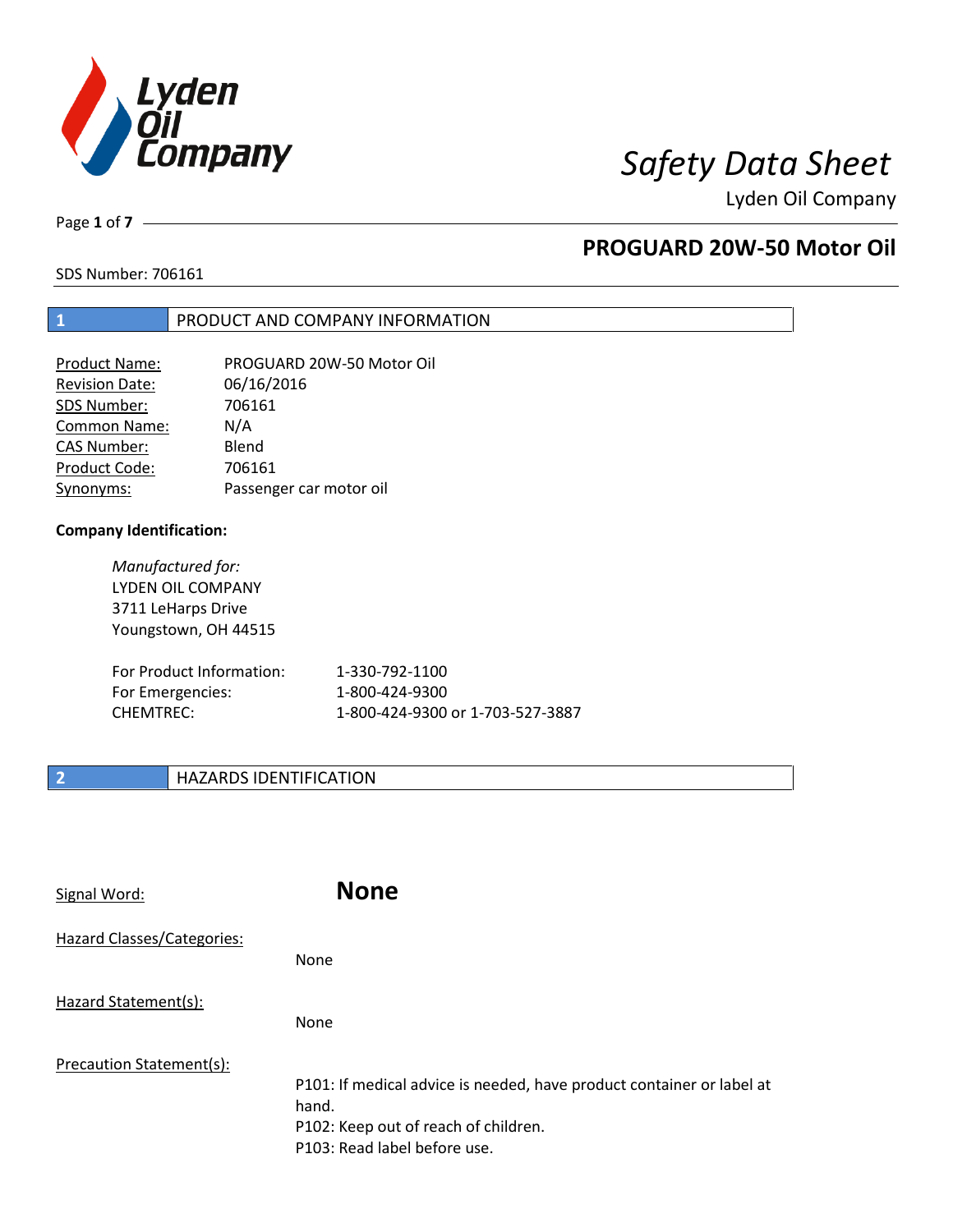

Page **2** of **7**

# **PROGUARD 20W-50 Motor Oil**

SDS Number: 706161

Other Hazard Statement(s):

Repeated exposure may cause skin dryness or cracking.

| COMPOSITION / INFORMATION ON INGREDIENTS |  |
|------------------------------------------|--|
|------------------------------------------|--|

Ingredients:

*Mixture of the substances listed below with nonhazardous additions.*

| <b>Chemical Name</b>                   | <b>CAS Number</b> | Percentage |
|----------------------------------------|-------------------|------------|
| Interchangeable low viscosity base oil | N/A               | $0 - 90$   |
| Alkaryl amine                          | N/A               | $1 - 3$    |
| Polyolefin Amide Alkeneamine Polyol    | N/A               | $1 - 3$    |

*\*Any concentration shown as a range is to protect confidentiality or is due to batch variation.*

| $\vert$ 4 | MCTACIDTC<br>CIDCT.<br>$\sqrt{2}$<br>ו כאו⊦ ≀<br><b>IVILAJUNEJ</b><br>שור |
|-----------|---------------------------------------------------------------------------|
|           |                                                                           |

### Description of First Aid Measures:

| Inhalation:   |                                                                                                                   |
|---------------|-------------------------------------------------------------------------------------------------------------------|
|               | If symptoms develop, move victim to fresh air. If symptoms persist,<br>obtain medical attention.                  |
| Skin Contact: |                                                                                                                   |
|               | Wash with soap and water. Remove contaminated clothing and wash<br>before reuse. Get medical attention if needed. |
| Eye Contact:  |                                                                                                                   |
|               | Rinse opened eye for several minutes under running water. If<br>symptoms persist, consult medical attention.      |
| Ingestion:    |                                                                                                                   |
|               | Rinse mouth with water. If symptoms develop, obtain medical<br>attention.                                         |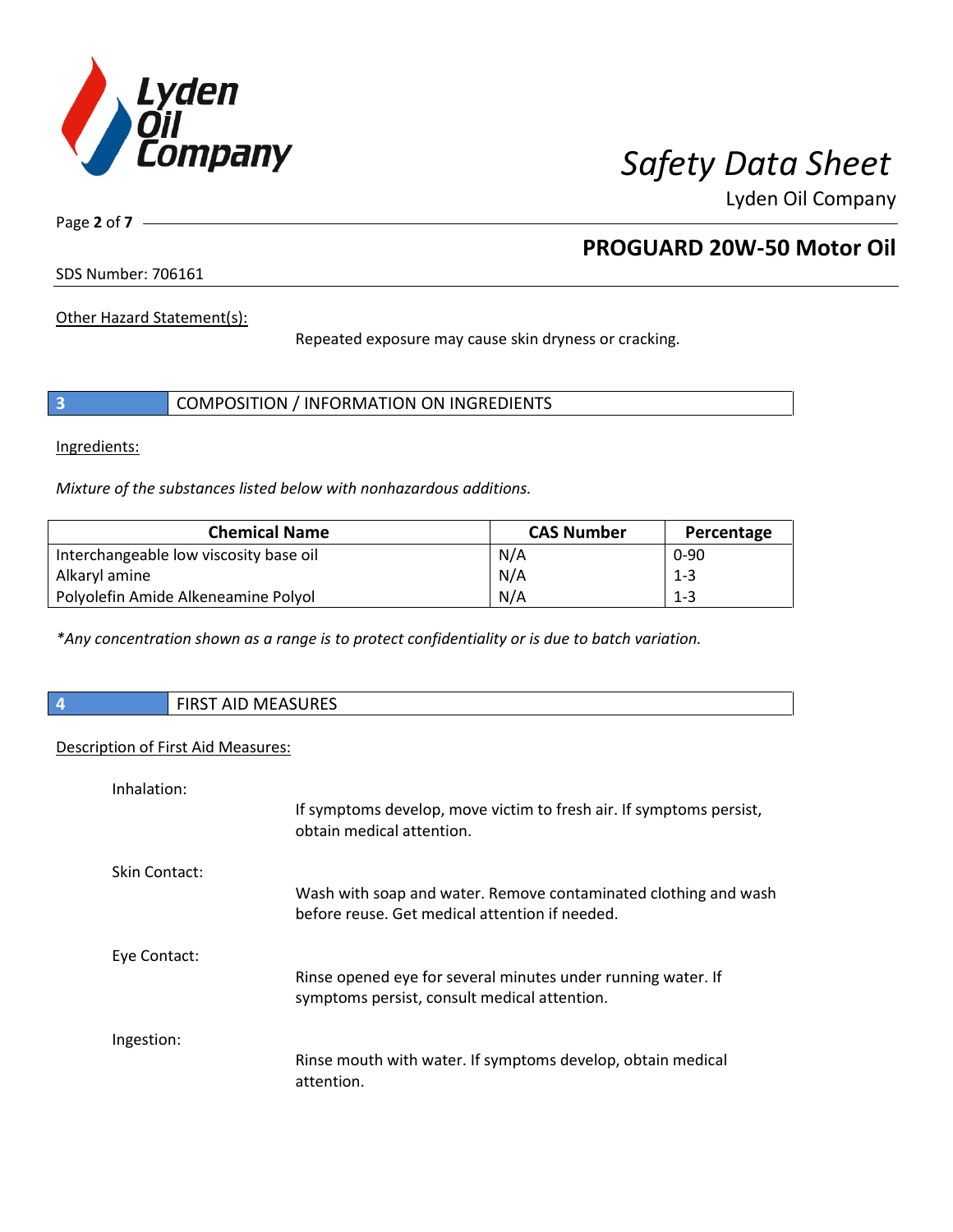

Page **3** of **7 PROGUARD 20W-50 Motor Oil** SDS Number: 706161 Symptoms and Effects, both acute and delayed: No further relevent data available. Recommended Actions: Treat symptomatically. Call a doctor or poison control center for guidance. **5** FIRE FIGHTING MEASURES Recommended Fire-Extinguishing Equipment: Use dry powder, foam, or carbon dioxide fire extinguishers. Water may be ineffective in fighting an oil fire unless used by experienced fire fighters. Possible Hazards During a Fire: Hazardous combustion products may include: A complex mixture of airborne solid and liquid particulates and gases (smoke). Carbon monoxide. Unidentified organic and inorganic compounds. Recommendations to Firefighters: No special measures required. **6 ACCIDENTAL RELEASE MEASURES** Personal Precautions: Avoid contact with skin, eyes, and clothing. Keep away from sources of ignition. Emergency Procedures: Contain spilled material, collect in suitable and properly labeled containers. Environmental Precautions: Do not allow to reach sewage system or any water course. Do not allow to enter ground waters.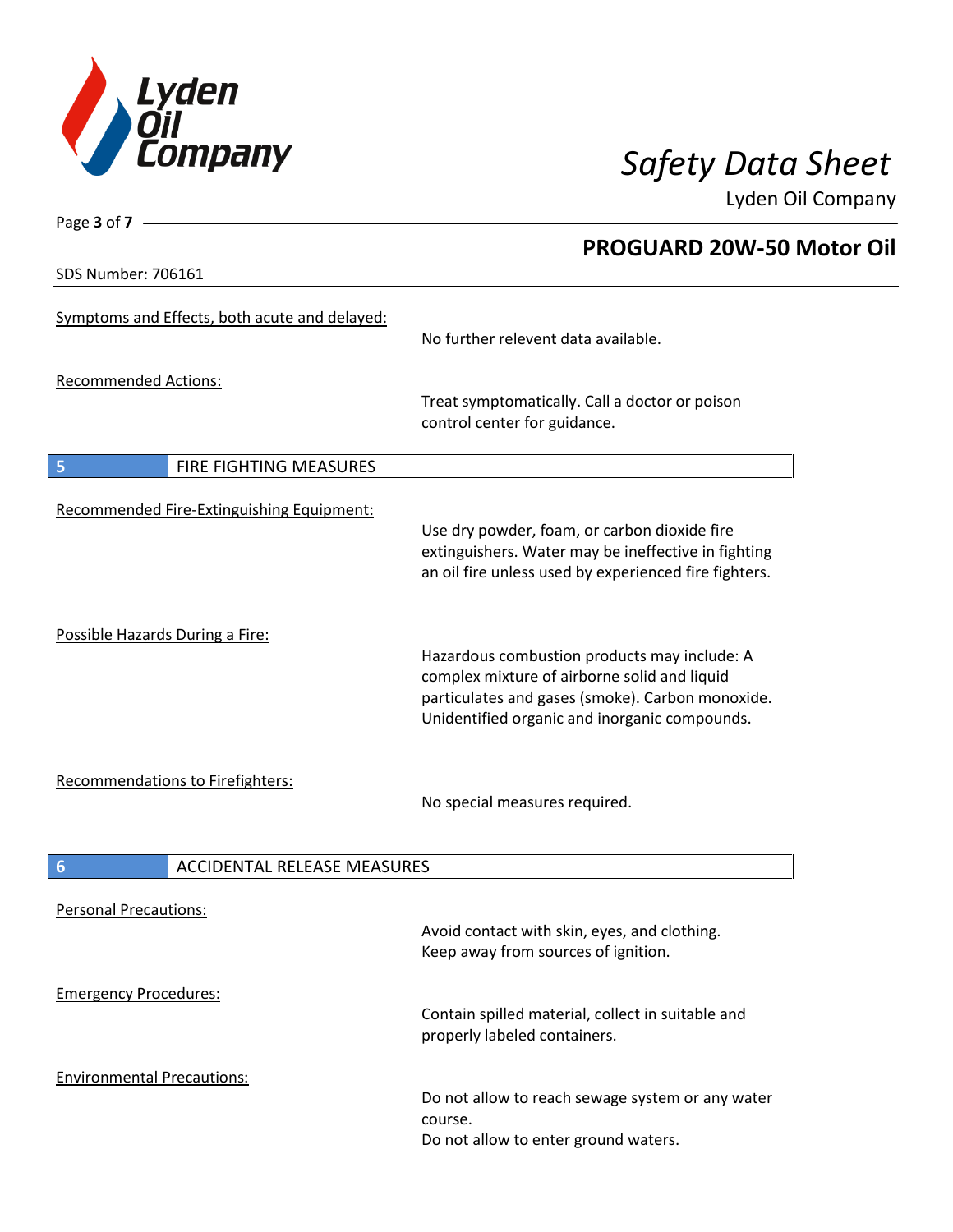

**PROGUARD 20W-50 Motor Oil**

Lyden Oil Company

SDS Number: 706161

Page **4** of **7**

Cleanup Procedures:

Pick up excess with inert absorbant material.

**7** HANDLING AND STORAGE Handling Precautions:

Handle with care and avoid spillage on the floor. Do not cut, weld, drill, grind, braze, or solder container.

Storage Requirements:

Keep container tightly sealed. Keep away from sources of ignition.

### **8** EXPOSURE CONTROLS / PERSONAL PROTECTION

Exposure Limits:

-Oil mist, mineral (0-90%):

ACGIH TLV – Long-term value: 5mg/m<sup>3</sup> OSHA PEL - Long-term value: 5mg/m<sup>3</sup>

### Engineering Controls:

All ventilation should be designed in accordance with OSHA standard (29 CFR 1910.94).

Personal Protective Equipment:

Wash hands before breaks and at the end of work. Use safety glasses and gloves.

### **9** PHYSICAL AND CHEMICAL PROPERTIES

Color: Amber Physical State: Liquid

Odor: Data not available Odor Threshold: Data not available pH: Data not available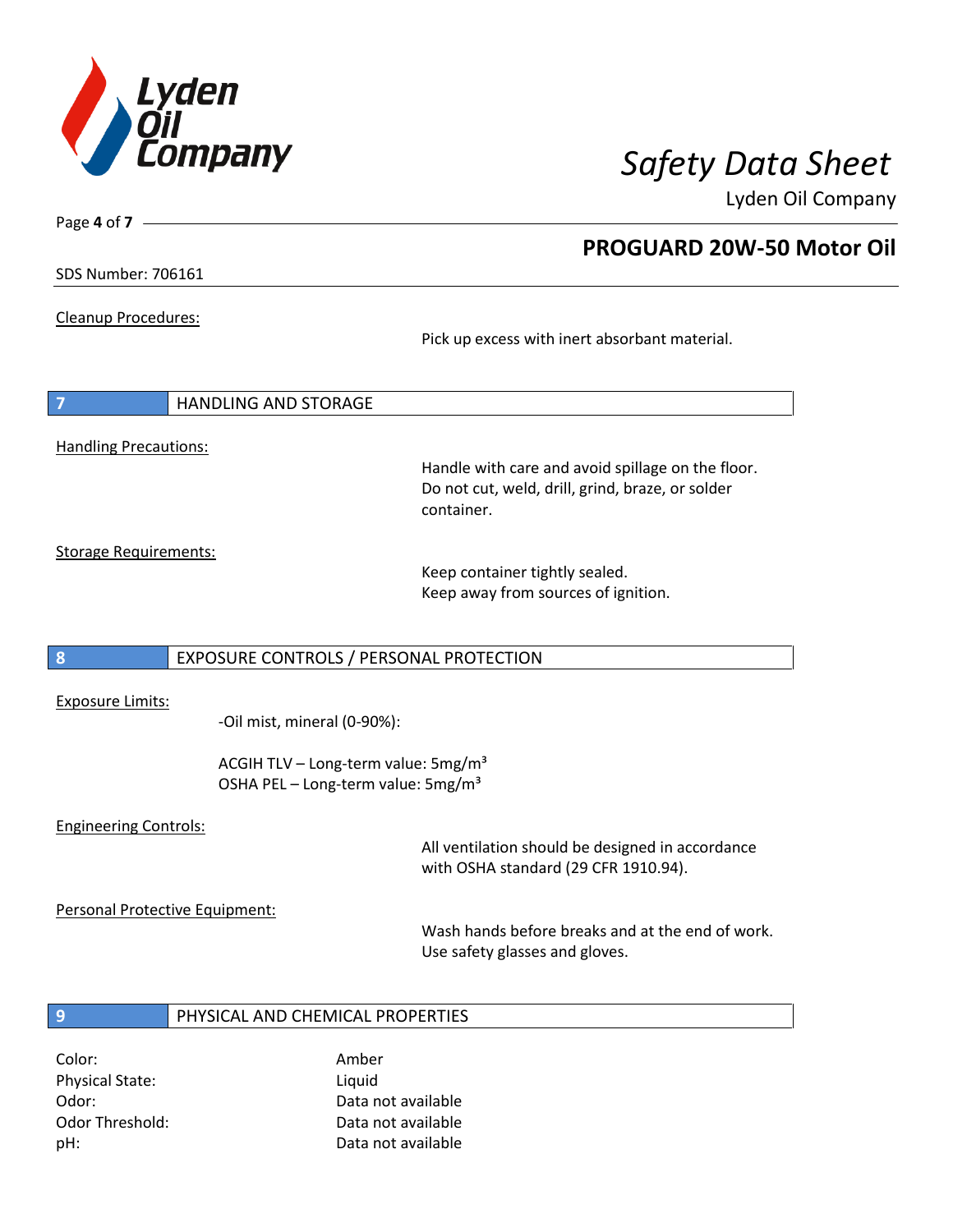

**PROGUARD 20W-50 Motor Oil**

Lyden Oil Company

# SDS Number: 706161

Page **5** of **7**

| <b>Melting Point:</b>         | Da  |
|-------------------------------|-----|
| <b>Boiling Point:</b>         | >2  |
| <b>Boiling Range:</b>         | Da  |
| Flash Point:                  | 21  |
| <b>Evaporation Rate:</b>      | Da  |
| Flammability:                 | Da  |
| <b>Flammability Limits:</b>   | Da  |
| Vapor Pressure:               | <0  |
| Vapor Density:                | >1  |
| <b>Relative Density:</b>      | 0.8 |
| Solubilities:                 | lns |
| <b>Partition Coefficient:</b> | Da  |
| Auto-Ignition Temperature:    | >3  |
| Decomposition Temperature:    | Da  |
| Viscosity:                    | 17  |

Data not available >280° C / >536° F Data not available 214° C / 417° F (PMCC Method) Data not available Data not available Data not available  $<$  0.5 Pa at 68 °F 0.884 Insoluble in water Data not available >320 °C / 608 °F Data not available 17.6 mm<sup>2</sup>/sec (kinematic at 100°C)

### **10** STABILITY AND REACTIVITY

| Stability:                     | Stable under normal conditions.                                  |
|--------------------------------|------------------------------------------------------------------|
| Reactivity:                    | Not reactive under normal conditions.                            |
| <b>Conditions to Avoid:</b>    | Extreme temperature, sparks, open flame, and<br>direct sunlight. |
| <b>Hazardous Reactions:</b>    | No known hazardous reactions.                                    |
| <b>Incompatible Materials:</b> | No further relevant information available.                       |
| Decomposition Products:        | Hazardous decomposition products are not<br>expected to form.    |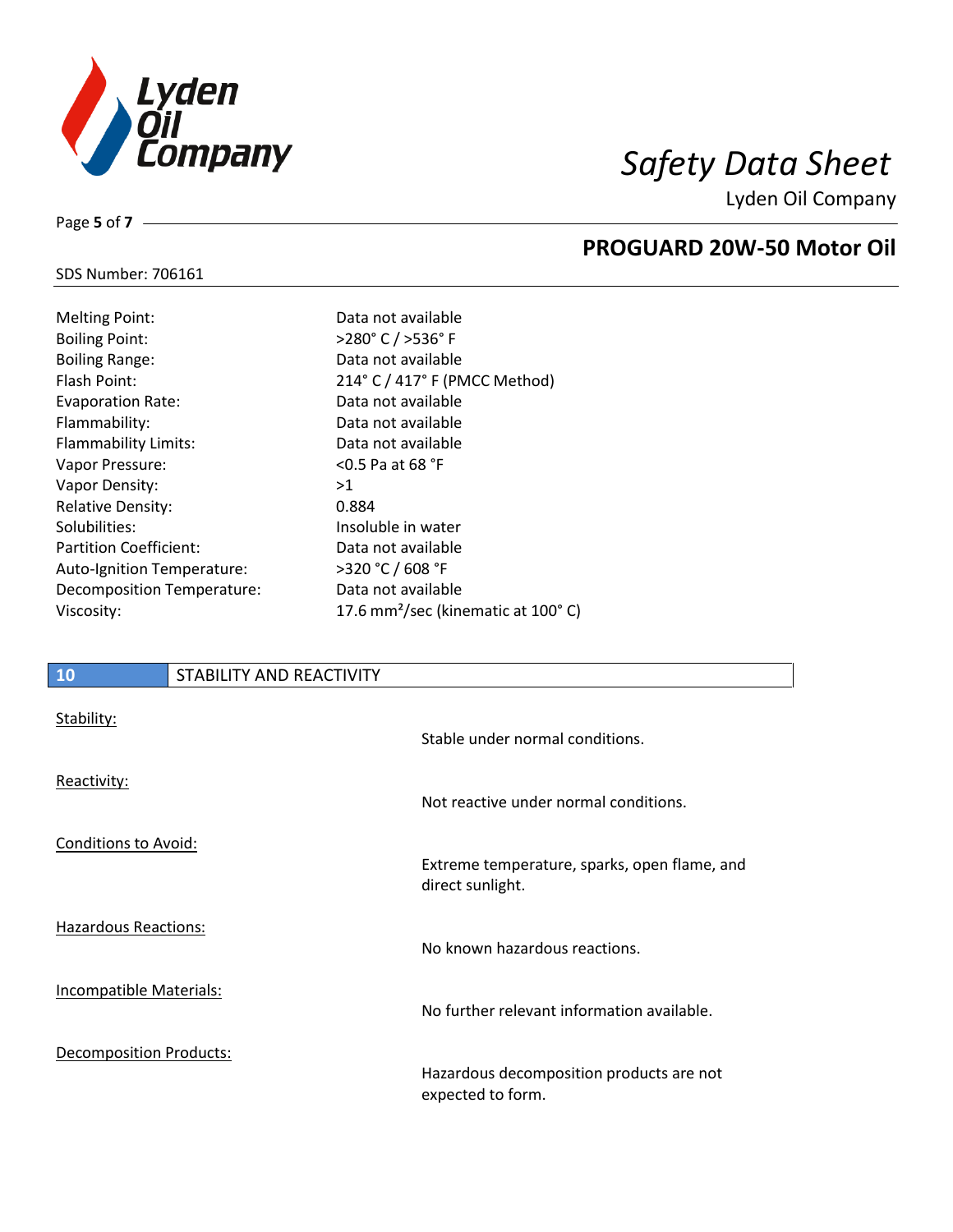

**PROGUARD 20W-50 Motor Oil**

Lyden Oil Company

SDS Number: 706161

# **11** TOXICOLOGICAL INFORMATION Routes of Exposure: Skin and eye contact are the primary routes of exposure although exposure may occur following accidental ingestion. Exposure Effects: Repeated skin contact may cause dermatitis or an oil acne. Measures of Toxicity: No test data available. Carcinogenic/Mutagenic Precautions: Non-carcinogenic and not expected to be mutagentic. **12** ECOLOGICAL INFORMATION Ecological Precautions: Avoid exposing to the environment. Ecological Effects: No specific environmental or aquatic data available. **13** DISPOSAL CONSIDERATIONS Disposal Methods: Dispose of waste material in accordance with all local, state, and federal requirements. Disposal Containers: Use properly approved container for disposal. Special Precautions: Do not flush to surface waters or drains.

Page **6** of **7**